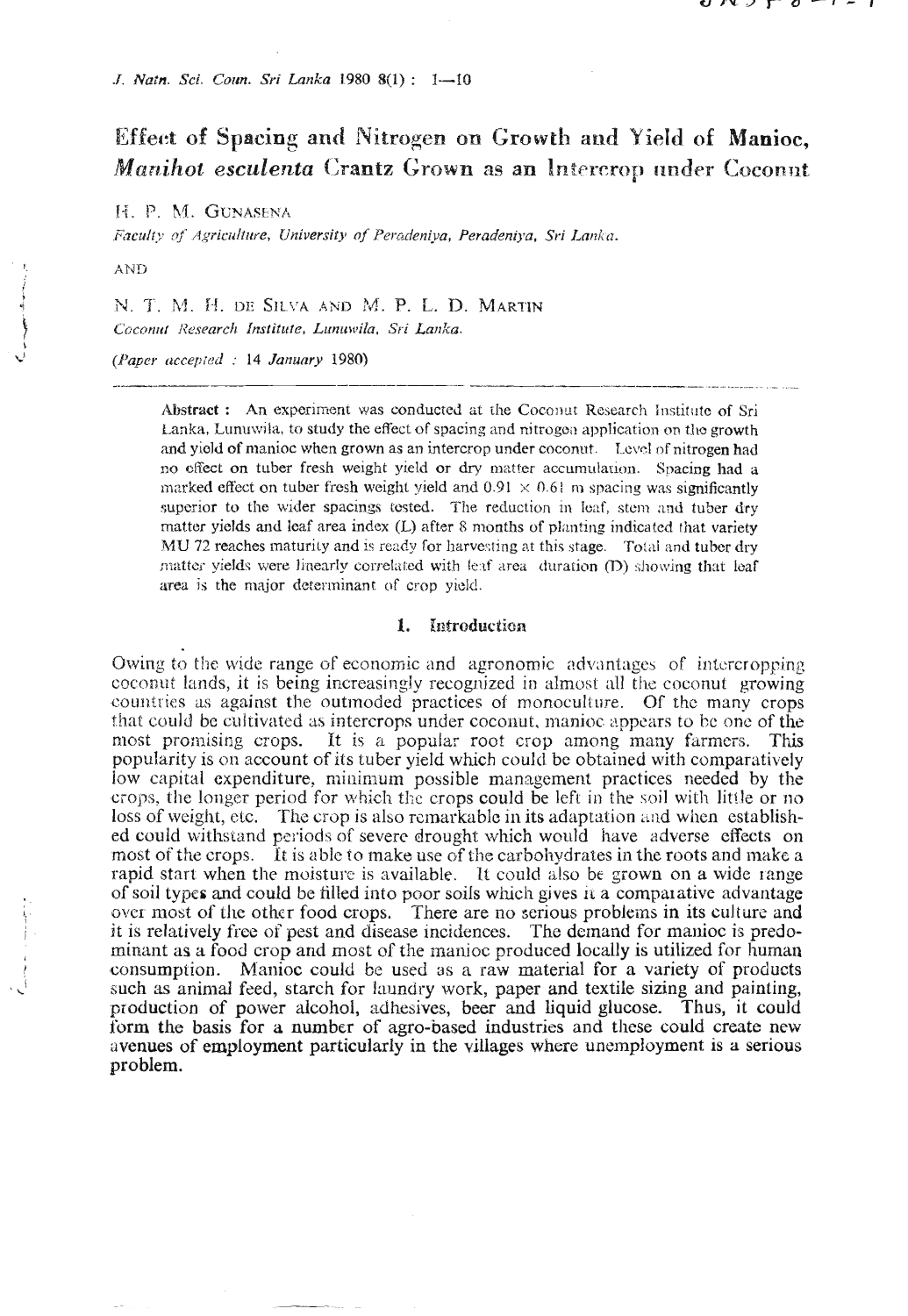ł

Although intercropping coconut with manioc has been an age old practice, it had been done without any scientific foundation particularly with reference to agronomic practices when this crop is grown in association with coconut. Due to poor culture. the yield of manicc has been very low. The trial reported in this paper is a preliminary attempt to investigate into the effect of plant spacing and nitrogen application on the growth and yield of manioc, and these cultural practices are regarded as being the most important in increasing the yield of manioc when grown under coconut.

#### 2. Materials and Methods

The experiment was carried out during May, 1973 to March, 1974 under a mature stand of coconut of about 60 years planted on the square system at a spacing of 7.92  $\times$  7.92 m at Bandirippuwa Estate of the Coconut Research Institute of Sri Lanka. Lunuwila.

The soil was a deep, well drained, brownish to yellow, to yellowish sandy clay loam, with lateritic gravel occurring at an average depth of 50.8 cm. Soil is classified under the great soil group of Red Yellow Podsolic soils.

Climatic data is given in Table 1. In general, weather conditions were satisfactory for plant growth until end of December, 1973. Thereafter, from beginning of January to mid February the crop experienced a period of severe drought during which the rainfall receipts amounted to only 0.05 cm.

| Period    |           | Rainfall, cm | Temperature, <sup>o</sup> C. |         |
|-----------|-----------|--------------|------------------------------|---------|
|           |           |              | Maximum                      | Minimum |
| $01 - 15$ |           | 8.2          | 31.8                         | 25.6    |
| $16 - 31$ | May       | 8.7          | 31.0                         | 25.2    |
| $01 - 15$ |           | 18.6         | 30.2                         | 25.2    |
| $16 - 30$ | June      | 5.6          | 30.5                         | 25.6    |
| $01 - 15$ |           | 9.7          | 30.2                         | 24.4    |
| $16 - 31$ | July      | 2.1          | 30.9                         | 25.1    |
| $01 - 15$ |           | 0.8          | 29.6                         | 24.7    |
| $16 - 31$ | August    | $-5.8$       | 30.0                         | 25.1    |
| $01 - 15$ |           | 0.5          | 30.6                         | 23.7    |
| $16 - 30$ | September | 1.6          | 30.8                         | 25.1    |
| $01 - 15$ |           | 3.8          | 31.0                         | 24.4    |
| $16 - 31$ | October   | 20.8         | 30.2                         | 23.3    |
| $01 - 15$ |           | 38.4         | 29.9                         | 22.3    |
| $16 - 30$ | November  | 9.1          | 31.1                         | 22.2    |
| $01 - 15$ |           | 6.9          | 30.7                         | 21.9    |
| $16 - 31$ | December  | 13.6         | 28.8                         | 21.2    |
| $01 - 15$ |           |              | 30.8                         | 19.8    |
| $16 - 31$ | January   | $\sim$       | 31.7                         | 20.0    |
| $01 - 15$ |           | 0.05         | 33.2                         | 20.4    |
| $16 - 28$ | February  | 1.9          | 32.9                         | 21.4    |
| $01 - 15$ |           | 1.5          | 32.6                         | 21.8    |
| $16 - 31$ | March     | 6.3          | 32.3                         | 23.2    |

TABLE 1. Climatic data, May 1973 - March 1974.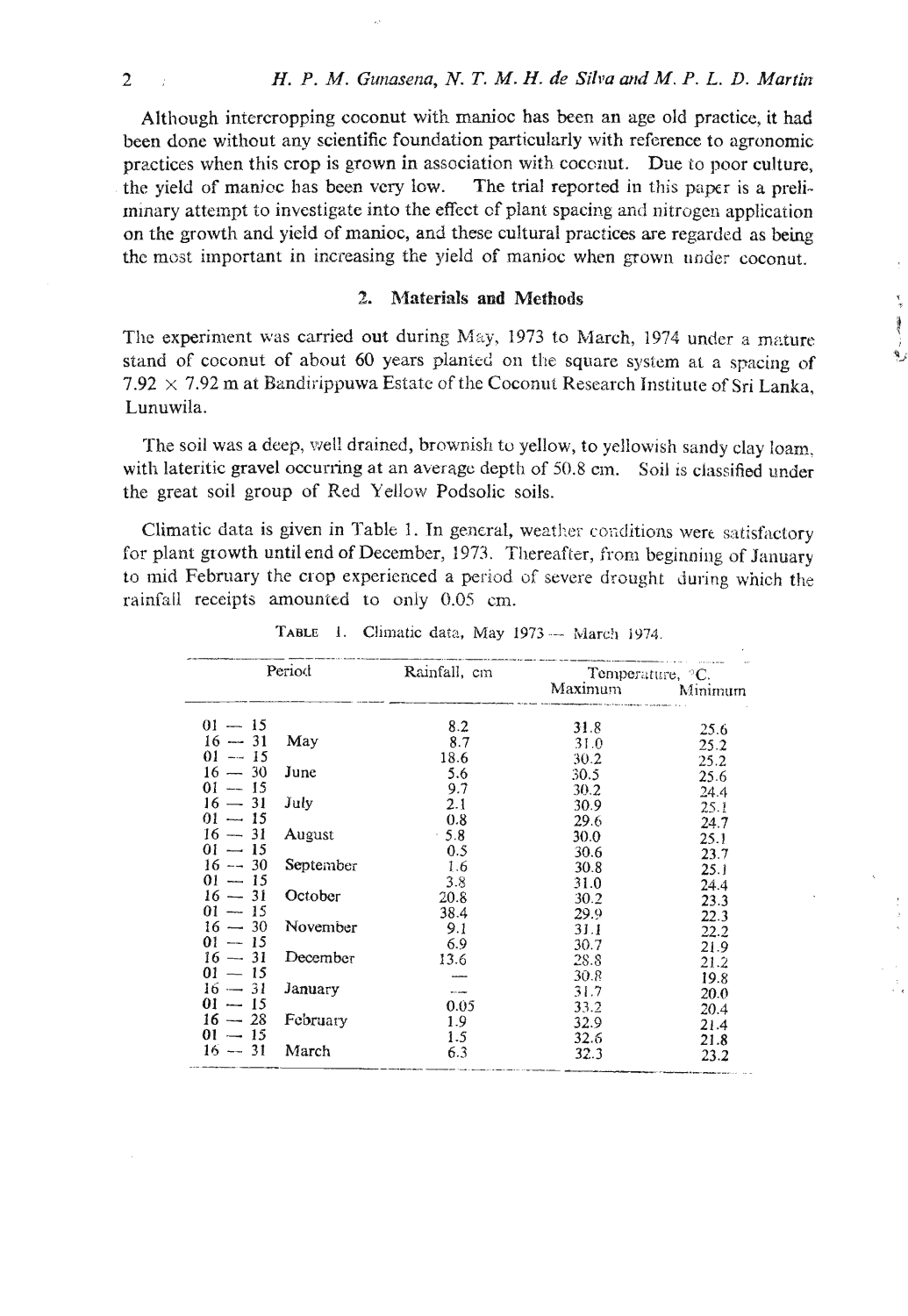The treatments consisted of 4 plant spacings  $(0.91 \times 0.61 \text{ m}, 0.91 \times 0.91 \text{ m},$  $0.91 \times 1.21$  m and  $0.91 \times 1.52$  m) and 3 levels of nitrogen application (44.8, 67.2 and 89.6 kg N/ha). All treatment combinations were arranged in randomized blocks replicated three times. Each plot measured an area of  $15.8 \times 15.8$  m, which is equivalent to 4 cocount squares. Half of the total dressing of N as urea (46% N) was applied at the time of planting while the remainder was top dressed 60 days after planting. All plots received a basal application of 44.8 kg  $P_0O_5/ha$  as concentrated super phosphate (42% P<sub>2</sub>O<sub>5</sub>) and 112 kg K<sub>2</sub>O/ha as muriate of potash (60% K<sub>3</sub>O). 15 cm long cuttings of variety MU 72 containing 3 to 5 buds were planted at 2 cuttings per hill on 7th May, 1973.

The plants were sequentially sampled at monthly intervals, commencing 2 months after planting. At each sampling, a hill selected at random from each plot was sampled, except at the final harvest when 4 hills were sampled per plot. For each sample, tuber fresh weight and the dry weights of tubers, stems and leaves were determined. The leaf area was estimated by the disk method.<sup>6</sup>

#### **Results and Discussion** 3.

Tuber Data. The main effects of treatments on tuber fresh weight yield are given in Table 2. Although the differences were non-significant throughout the entire period of growth there was a marked response to levels of applied nitrogen. The lower level of nitrogen reached maximum tuber fresh weight yield 6 months after planting while the intermediate and the higher levels of nitrogen recorded maximum tuber fresh weight yields 7 and 8 months after planting, respectively. Each increment of nitrogen increased tuber fresh weight yield; the higher level of nitrogen recorded the highest yield of tubers which was an increase of 14% and 27% respectively, compared with the intermediate and lower levels of nitrogen.

| Level of N                   | Months after planting |        |       |       |       |       |       |       |       |
|------------------------------|-----------------------|--------|-------|-------|-------|-------|-------|-------|-------|
| Level of N                   | 2                     | 3      | 4     | 5     | 6     | 7     | 8     | 9     | 10    |
| $44.8$ kg $N/ha$             | 209                   | 4223   | 7658  | 16992 | 30332 | 28722 | 32112 | 27958 | 24896 |
| $67.2$ kgN/ha                | 487                   | 5038   | 9711  | 19057 | 30589 | 33994 | 32339 | 28389 | 25594 |
| 89.6 kgN/ha                  | 329                   | 4179   | 11698 | 16489 | 26823 | 37316 | 38586 | 28905 | 24791 |
| $LSD (P = 0.05)$             | N.S                   | N.S    | N.S   | N.S   | N.S   | N.S   | N.S   | N.S   | N.S   |
| Spacing                      |                       |        |       |       |       |       |       |       |       |
| $0.91 \times 0.61$ m         | 323                   | 7656   | 17761 | 23504 | 47847 | 46191 | 44709 | 36891 | 40264 |
| $0.91 \times 0.91$ m         | 385                   | 4370   | 9611  | 20981 | 34375 | 38845 | 45937 | 33541 | 25123 |
| $0.91 \times 1.21 \text{ m}$ | 382                   | 4009   | 7000  | 16456 | 23635 | 32470 | 28239 | 29830 | 23789 |
| $0.91 \times 1.52 \text{ m}$ | 272                   | 1851   | 4304  | 9109  | 11137 | 15871 | 18495 | 13405 | 11197 |
| LSD (P = $0.05$ )            | n.s                   | 2726.5 | 7537  | 5821  | 11302 | 11780 | 11897 | 12950 | 12357 |

 $\cdot$  '  $_{\rm f}$ 

TABLE 2. Main effect of treatments on tuber fresh weight yield kg/ha.

3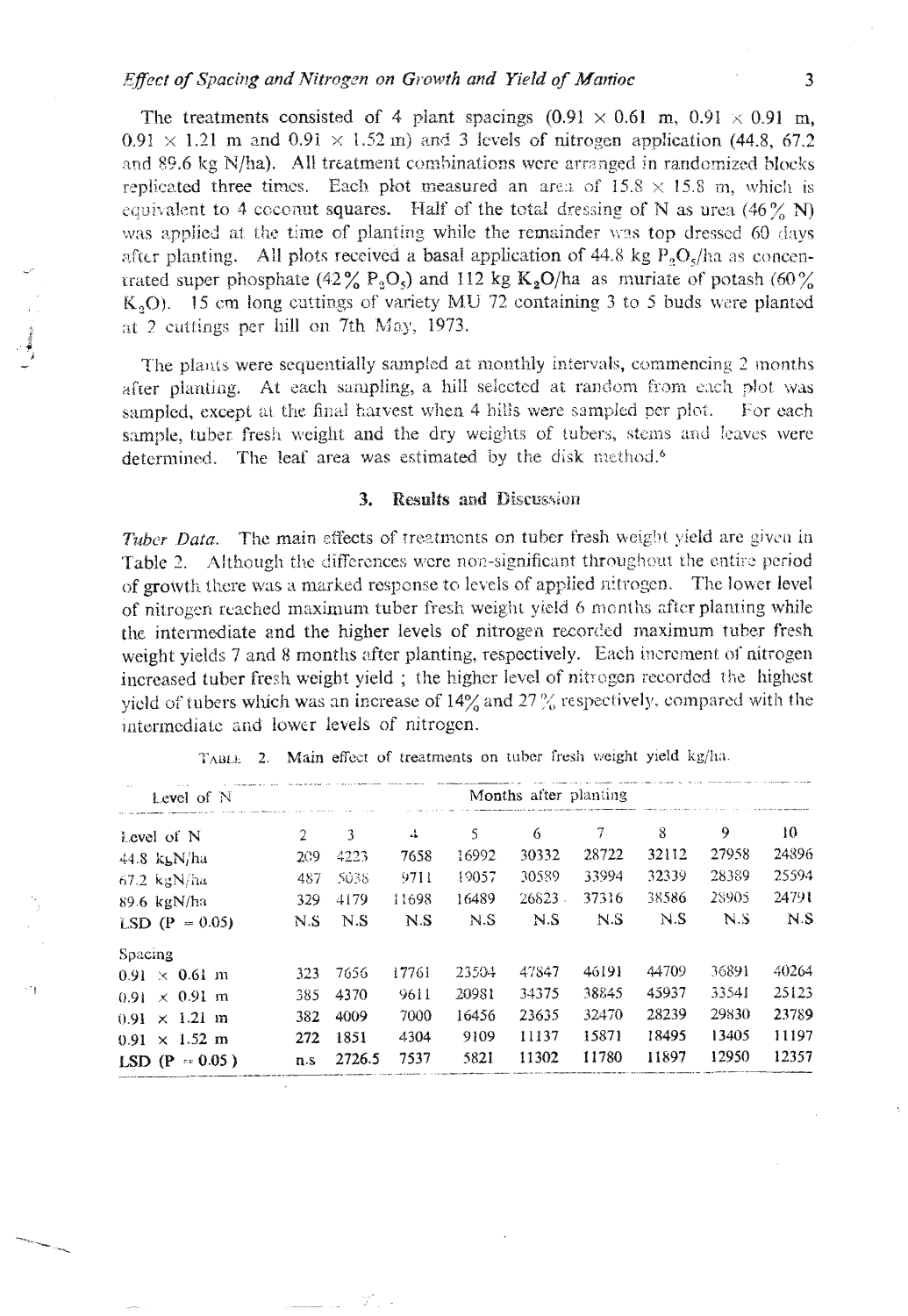Significant differences in tuber fresh weight yields between spacing treatments were recorded throughout the entire growth except at 2 months after planting. An increase in spacing decreased tuber fresh weight yield and the highest tuber vield (47,847 kg/ha or 19 tons/acre) was recorded\* for the closer spacing  $(0.91 \times 0.61 \text{ m})$ . The increase in tuber fresh weight between the closest and the widest spacing (0.91  $\times$ 1.52 m) was as high as  $150\%$  (P = 0.01) while the increase over the recommended spacing of 0.91  $\times$  0.91 m for crops grown in monoculture was 4% (P = 0.05). The data clearly indicated that a higher yield of tubers could be obtained by growing manioc at a closer spacing of  $0.91 \times 0.61$  m when grown as an intercrop under coconut.

The tuber fresh weight yield decreased after 8 months of planting for all treatments. At this stage of growth leaf area index (Table 8) also decreased indicating that the variety MU 72 could be harvested around 8 months after planting.\*\* The reduction in tuber bulking and in tuber yield after the maximum has been reached may be associated with dry matter losses in respiration.

The mean tuber bulking rates were calculated over a period of 6 months from the commencement of the tuber growth by using a linear regression equation  $Y = a + bx$ , where  $Y =$  yield of tubers,  $a = a$  constant,  $b =$  slope of the regression and  $x =$  time. The lowest bulking rate was recorded for 0.91  $\times$  1.52 m, followed by  $0.91 \times 0.61$  m spacing, while the highest bulking rate was recorded for  $0.91 \times 1.21$  m spacing. (Appendix, Table 3). The tuber bulking rates were linear ( $\mathbb{R}^2 = 67.5\%$ ) however, unlike in the potato tuber, bulking rates were not correlated with the final tuber yield.<sup>2,3</sup> This may be due to the relatively long period of tuber bulking in manioc when compared with potato where the period of tuber bulking is comparatively short. However, Enyi<sup>1</sup> reported a close relationship between tuber bulking rate and tuber yield in coco yams.

| Nitrogen<br>a.               | kg/ha/weok | $R^2$ $(\%)$ |
|------------------------------|------------|--------------|
| $44.8$ kgN/ha                | 956.0      | 73.0         |
| $67.2 \text{ kgN/ha}$        | 662.4      | 70.0         |
| 89.6 $kgN/ha$                | 917.3      | 67.5         |
| b. Spacing                   |            |              |
| $0.91 \times 0.61$ m         | 485.3      | 69.5         |
| $0.91 \times 0.91$ m         | 1003.2     | -68.1        |
| $0.91 \times 1.21$ m         | 1133.7     | 75.6         |
| $0.91 \times 1.52 \text{ m}$ | 458.7      | 68.6         |
| $LSD (P = 0.05)$             | N.S        |              |

TABLE 3. Main effect of treatments on tuber bulking rate.

\*Such a high yield estimate perhaps is due to the small sample size.

\*\* Whether different times of planting would give similar observations as recorded here need to be investigated.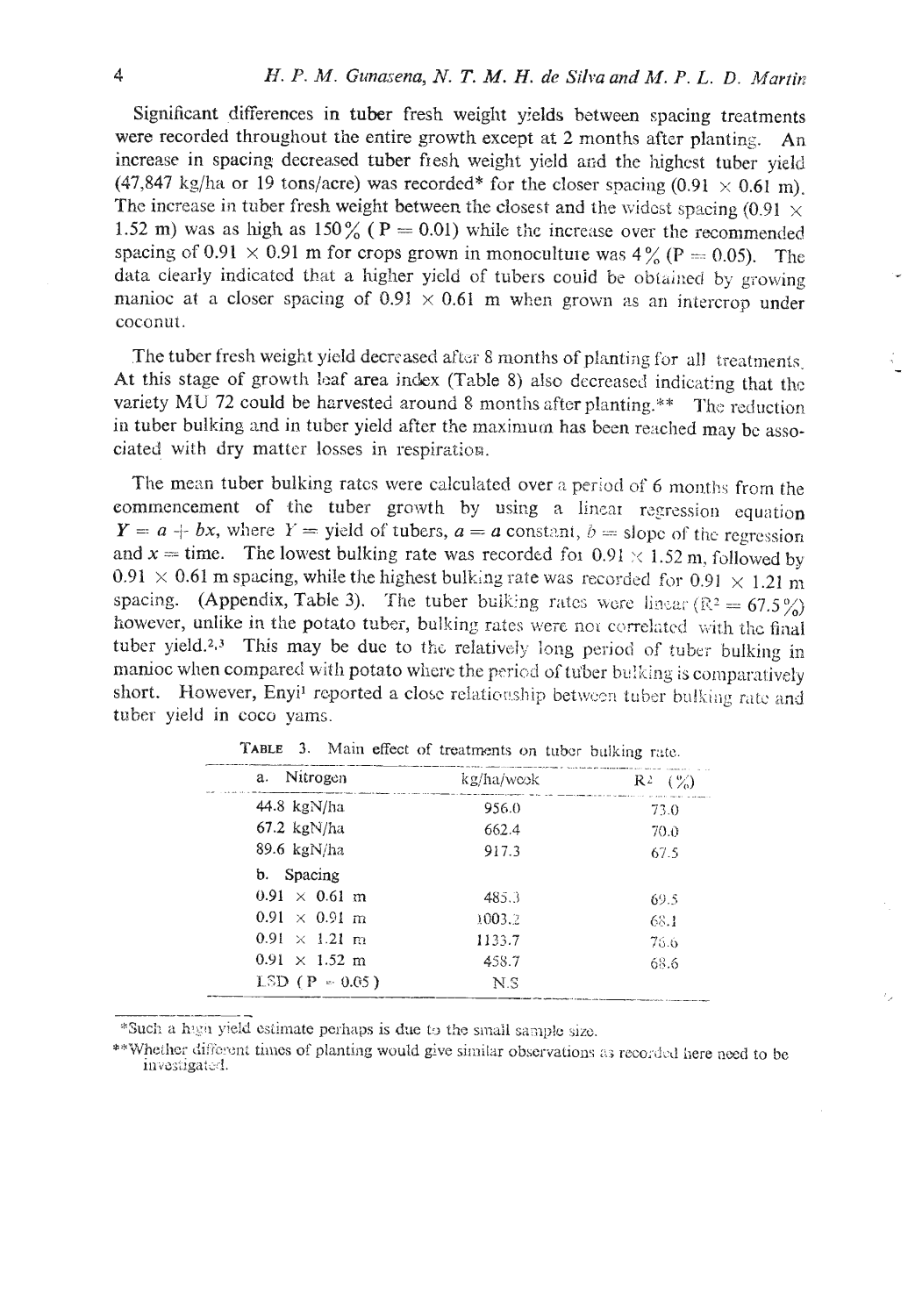### Dry matter accumulation

Main effect of treatments on total dry matter yield is given in Table 4. There were no interactions between treatments. Nitrogen increased total dry matter vield upto 8 months after planting and then declined. Each increment of nitrogen increased total dry matter yield but the difference between levels of nitrogen were not significant. Higher level of nitrogen recorded the highest dry matter yield which was  $8\%$  and  $9\%$  more than the intermediate and lower levels of nitrogen, respectively.

| a. Nitrogen                  |                | Months after planting |      |       |       |        |       |       |       |  |
|------------------------------|----------------|-----------------------|------|-------|-------|--------|-------|-------|-------|--|
| Levels of N                  | $\overline{2}$ | 3                     | 4    | 5     | 6     | $\tau$ | 8     | 9     | 10    |  |
| 44.8 $kgN/ha$                | 982            | 2279                  | 4926 | 8416  | 14343 | 13256  | 15765 | 12177 | 11774 |  |
| 67.2 kg $N/ha$               | 847            | 267!                  | 5185 | 8355  | 13825 | 14559  | 15862 | 12888 | 12791 |  |
| $89.6 \text{ kgN/ha}$        | 952            | 2572                  | 4752 | 8290  | 13184 | 15983  | 17134 | 13754 | 13206 |  |
| LSD $(P = 0.05)$             | N.S            | N.S                   | N.S  | N.S   | N S   | N.S    | N.S   | N.S   | N.S   |  |
| Spacing<br>$\mathbf{b}$ .    |                |                       |      |       |       |        |       |       |       |  |
| $0.91 \times 0.61$ m         | 1352           | 3854                  | 7338 | 12057 | 22656 | 20621  | 21534 | 18334 | 19643 |  |
| $0.91 \times 0.91$ m         | 1052           | 2693                  | 5618 | 9699  | 15324 | 16853  | 13559 | 14352 | 13432 |  |
| $0.91 \times 1.21 \text{ m}$ | 728            | 2125                  | 3907 | 6985  | 11165 | 13318  | 13560 | 12575 | 11730 |  |
| $0.91 \times 1.52$ m         | 604            | 1358                  | 2955 | 4675  | 5992  | 6565   | 9114  | 6493  | 5557  |  |
| LSD ( $P = 0.05$ )           | 452            | 1025                  | 1919 | 2659  | 5946  | 4350   | 5127  | 4036  | 5663  |  |

TABLE 4. Main effect of treatments on total dry matter yield kg/ha.

Significant differences in total dry matter yield between spacing treatments were recorded at all sample harvests and an increase in spacing decreased total dry matter vield.  $0.91 \times 0.61$  m spacing reached the highest dry matter yield 6 months after planting while other spacings recorded highest total dry matter yields in the 7th and 8th months after planting. The difference in total dry matter yield between the closest and the widest spacing was  $148\%$ .

Leaf dry matter yield increased upto 6 months after planting and declined for all nitrogen treatments (Table 5). Each increment of nitrogen increased leaf dry matter yield but the differences between treatments were not significant at any stage of growth. The higher level of nitrogen increased leaf dry matter yield by  $10\%$  and  $12\%$  respectively, when compared with the intermediate and the lower levels of nitrogen at 6 months after planting.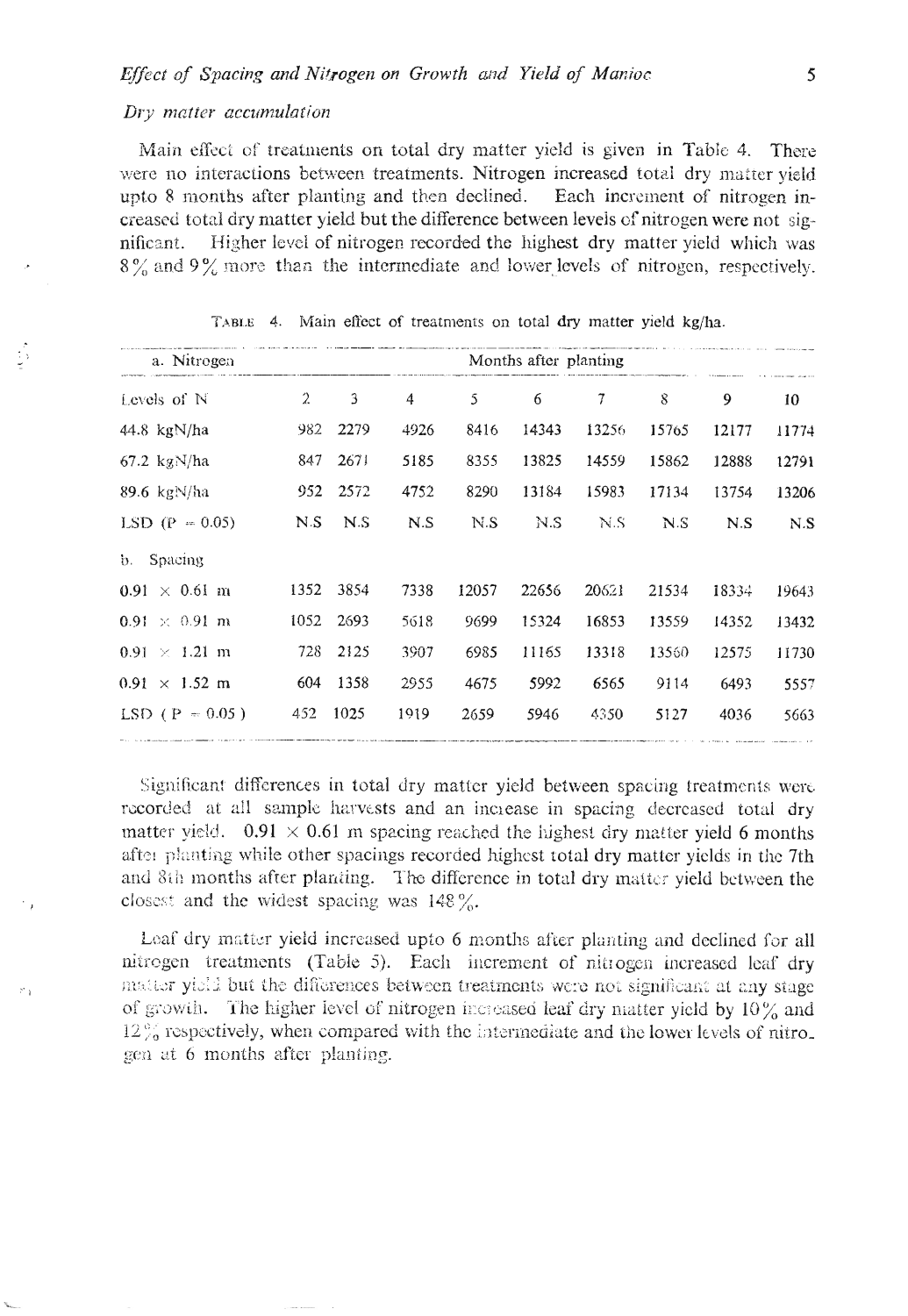| a. Nitrogen          |                |     | Months after planting. |     |      |        |      |     |     |
|----------------------|----------------|-----|------------------------|-----|------|--------|------|-----|-----|
| Level of N           | $\overline{2}$ | 3   | 4                      | 5   | 6    | $\tau$ | 8    | 9   | 10  |
| 44.8 kg $N/ha$       | 226            | 504 | 703                    | 635 | 1730 | 1354   | 1452 | 603 | 390 |
| $67.2$ kgN/ha        | 245            | 545 | 726                    | 664 | 1697 | 1467   | 1660 | 545 | 363 |
| $89.6$ kgN/ha        | 235            | 558 | 665                    | 678 | 1838 | 1543   | 1296 | 587 | 389 |
| LSD $(P = 0.05)$     | N.S            | N.S | NS.                    | N.S | N.S  | N.S    | N.S  | N.S | N.S |
| b. Spacing           |                |     |                        |     |      |        |      |     |     |
| $0.91 \times 0.61$ m | 346            | 827 | 1054                   | 984 | 2834 | 1905   | 2040 | 807 | 563 |
| $0.91 \times 0.91$ m | 242            | 362 | 804                    | 675 | 1882 | 1923   | 1992 | 631 | 506 |
| $0.91 \times 1.21$ m | 203            | 444 | 327                    | 609 | 1527 | 1306   | 1056 | 575 | 298 |
| $0.91 \times 1.52$ m | 151            | 310 | 402                    | 367 | 776  | 684    | 689  | 300 | 157 |
| $LSD (P - 0.05)$     | 104            | 187 | N.S                    | 208 | 792  | 529    | 496  | 283 | 184 |

TABLE 5. Main effect of treatments on leaf dry matter yield, kg/ha.

Maximum leaf dry matter for spacing treatments was recorded at 6 months after planting except for the  $6.91 \times 0.91$  m spacing which recorded maximum leaf dry matter two months later. The maximum leaf dry matter recorded for the closest spacing (0.91  $\times$  0.61 m) was 2834 kg/ha, which was an increase of 42%, 86% and 265% respectively when compared with the wider spacings in an increasing order. This was due to the direct effect of plant population, more plants per unit area progressively increasing the leaf dry matter yield. The decrease in leaf dry matter yield 6 months after planting was due to rapid defoliation.

Nitrogen increased stem dry matter yield upto 9 months from planting and then declined (Table 6). Significant differences between treatments were recorded at the 9th harvest taken 10 months after planting when the intermediate and the higher levels of nitrogen were significantly superior to the lower level of nitrogen ( $P = 0.05$ ). The reduction in stem dry matter yield after 9 months could be regarded as an index of crop maturity as the fresh weight yield of tubers also have declined after this stage of growth.

A decrease in spacing increased stem dry matter yield due to the production of more stems per unit area. Similar to that of the level of nitrogen, the maximum stem dry matter yield for all spacings were recorded at 9 months after planting. The highest stem dry matter yield recorded for the closest spacing (0.91  $\times$  0.61 m) was 6280 kg/ha, this being an increase of  $147\%$  compared with the widest spacing  $(0.91 \times 1.52 \text{ m}).$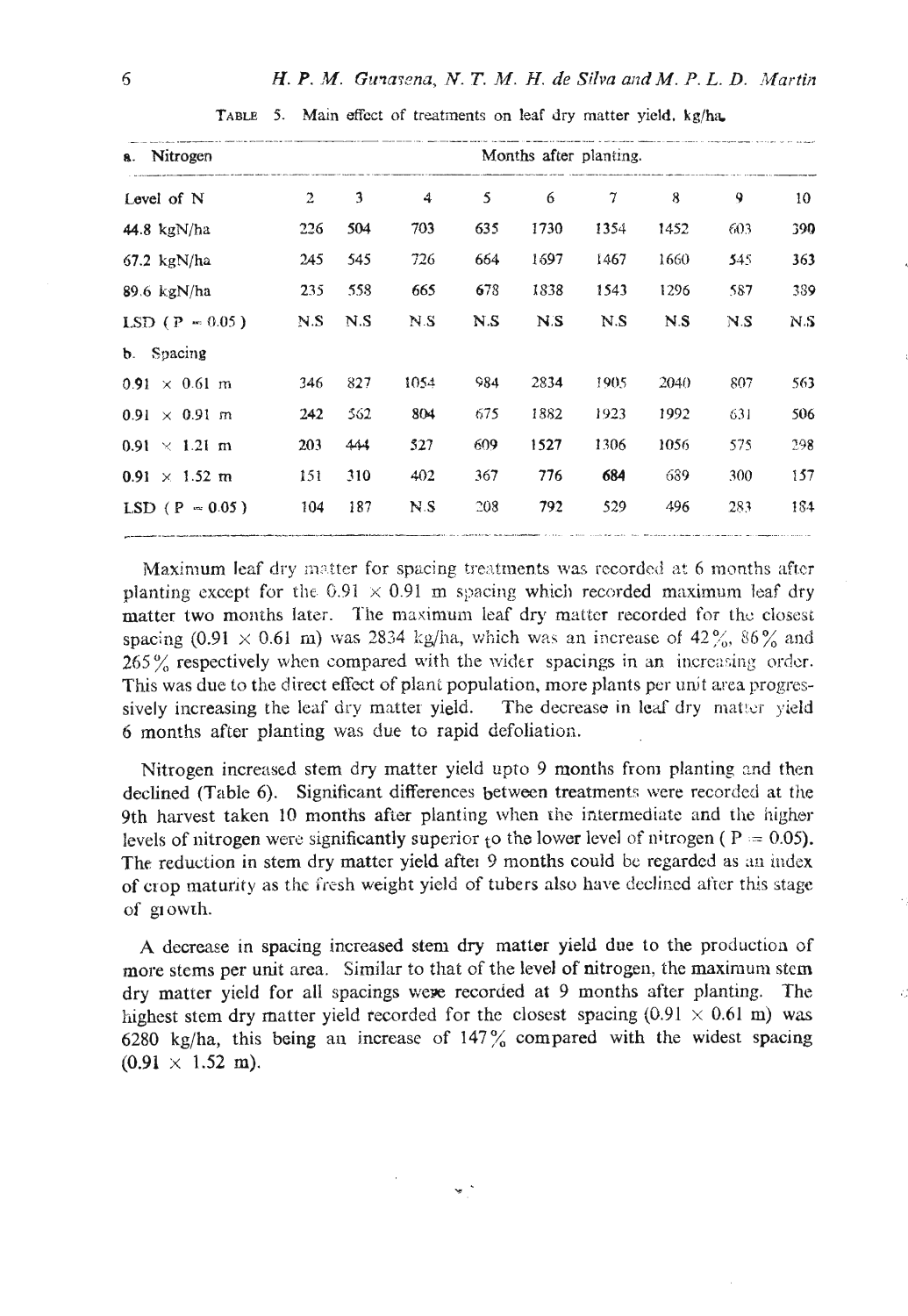# Effect of Spacing and Nitrogen on Growth and Yield of Manioc

 $\mathcal{E}_{\mathcal{E}}$ 

 $\alpha$ 

| Nitrogen<br>a.               | Months after planting |      |      |      |      |                          |      |      |      |
|------------------------------|-----------------------|------|------|------|------|--------------------------|------|------|------|
| Level of N                   | $\overline{2}$        | 3    | 4    | 5    | 6    | $\overline{\mathcal{I}}$ | 8    | 9    | 10   |
| 44.8 $kgN/ha$                | 718                   | 1067 | 2356 | 2944 | 4928 | 2965                     | 3355 | 4002 | 2966 |
| $67.2 \text{ kgN/ha}$        | 533                   | 1271 | 1987 | 3218 | 5176 | 2903                     | 3553 | 4036 | 4296 |
| 89.6 $kgN/ha$                | 667                   | 1275 | 2019 | 3024 | 4872 | 2844                     | 3602 | 4166 | 4054 |
| $LSD (P = 0.05)$             | N.S                   | N.S  | N.S  | N.S  | N.S  | N.S                      | N.S  | N.S  | 744  |
| Spacing<br>b.                |                       |      |      |      |      |                          |      |      |      |
| $0.91 \times 0.61$ m         | 953                   | 1895 | 3094 | 4329 | 8332 | 4522                     | 5536 | 6280 | 5576 |
| $0.91 \times 0.91$ m         | 720                   | 1267 | 2375 | 3933 | 5594 | 3037                     | 3571 | 4290 | 4508 |
| $0.91 \times 1.21 \text{ m}$ | 471                   | 904  | 1571 | 2332 | 3742 | 2246                     | 2758 | 3159 | 2920 |
| $0.91 \times 1.52 \text{ m}$ | 414                   | 754  | 1442 | 1623 | 2300 | 1812                     | 2149 | 3543 | 2078 |
| $LSD (P = 0.05)$             | 355                   | 509  | 737  | 1190 | 815  | 230                      | 374  | 905  | 859  |

TABLE 6. Main effect of treatments on stem dry matter yield, kg/ha.

Nitrogen had no significant effect on tuber dry matter yield (Table 7). Highest tuber dry matter yield for all nitrogen levels were recorded at 8 months after planting. The maximum tuber dry matter yield was recorded for the highest level of nitrogen (12,592 kg/ha) was only  $2\%$  more when compared with other levels of nitrogen.

| Nitrogen<br>a.               |     |      |      |      | Months after planting |                |       |       |                 |
|------------------------------|-----|------|------|------|-----------------------|----------------|-------|-------|-----------------|
| Level of N                   | 2   | 3    | 4    | 5    | 6                     | 7              | 8     | 9     | 10 <sup>°</sup> |
| 44.8 $\text{kgN/ha}$         | 38  | 706  | 1868 | 4838 | 7680                  | 8905           | 11048 | 7542  | 8418            |
| $67.2$ kgN/ha                | 69  | 855  | 2471 | 4474 | 6952                  | 10189          | 9947  | 9307  | 8135            |
| 89.6 kgj Vha                 | 50  | 679  | 2068 | 4574 | 6474                  | 11595          | 12252 | 9002  | 8768            |
| $LSD (P = 0.05)$             | N.S | N.S  | N.S  | N.S  | N.S                   | N <sub>S</sub> | N.S   | N.S   | N.S             |
| <b>b.</b> Spacing            |     |      |      |      |                       |                |       |       |                 |
| $0.91 \times 0.61$ m         | 54  | 1050 | 3190 | 6743 | 11490                 | 14494          | 13958 | 11208 | 13504           |
| $0.91 \times 0.91$ m         | 62  | 864  | 2434 | 5061 | 7487                  | 11932          | 14434 | 9433  | 8417            |
| $0.91 \times 1.21 \text{ m}$ | 54  | 777  | 1809 | 4023 | 5896                  | 9724           | 9768  | 8845  | 8513            |
| $0.91 \times 1.52 \text{ m}$ | 39  | 294  | 1110 | 2686 | 2909                  | 5069           | 6171  | 3650  | 3329            |
| $LSD (P = 0.05)$             | N.S | 503  | 1156 | 1745 | 3713                  | 4266           | 1572  | 3841  | 5492            |

TABLE 7. Main effect of treatments on tuber dry weight, kg/ha.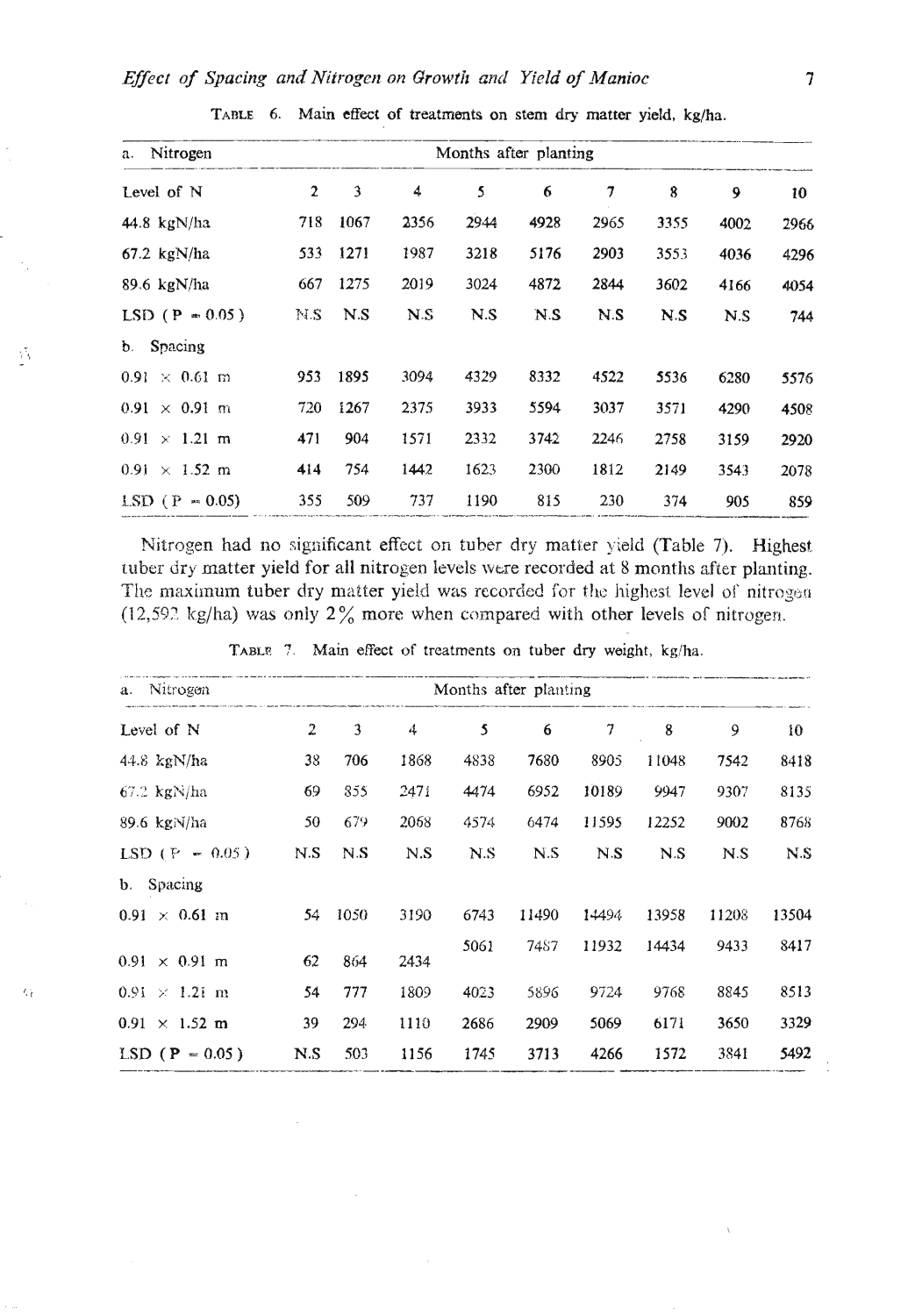The tuber dry matter yield increased progressively and reached a peak value between the 7th and 8th months after planting and then declined. An increase in spacing decreased tuber dry matter yield. The highest tuber dry matter yield was recorded for 0.91  $\times$  0.61 m at 7 months after planting. There was no significant difference in highest tuber dry matter yield between 0.91  $\times$  0.61 m and 0.91  $\times$  0.91 m, but both these treatments were superior to the other wider spacings. The closest spacing increased tuber dry matter yield by 135% when compared with the widest spacing  $(0.91 \times 1.52 \text{ m}).$ 

# Leaf area index, L.

Leaf area per unit area of land, the leaf area index was increased by nitrogen application (Table 8). The highest level of nitrogen had a maximum L value of 6.57, this being an increase of 18% and 21% when compared with the intermediate and lower levels of nitrogen.

| a. Nitrogen                        | Months after planting |      |      |      |      |      |      |      |        |
|------------------------------------|-----------------------|------|------|------|------|------|------|------|--------|
| Level of N                         | $\overline{2}$        | 3    | 4    | 5    | 6    | 7    | 8    | 9    | $10 -$ |
| 44.8 $kgN/ha$                      | 0.78                  | 1.91 | 2.29 | 2.04 | 4.68 | 5.17 | 5.42 | 1.98 | 1.00   |
| $67.2$ kgN/ha                      | 0.90                  | 2.22 | 2.26 | 2.27 | 4.75 | 5.52 | 5.56 | 2.04 | 1.02   |
| 89.6 kg $N/ha$                     | 0.89                  | 2.38 | 2.30 | 2.24 | 5.01 | 6.57 | 5.03 | 2.00 | 1.15   |
| $LSD (P = 0.05)$                   | N.S                   | N.S  | N.S  | N.S  | N.S  | N.S  | N.S  | N.S  | N.S    |
| b. Spacing<br>$0.91 \times 0.61$ m | 1.28                  | 3.54 | 3.38 | 2.96 | 7.96 | 8.30 | 7.67 | 2.56 | 147    |
| $0.91 \times 0.91$ m               | 0.79                  | 2.19 | 2.72 | 2.45 | 5.00 | 7.49 | 6.42 | 2.35 | 1.28   |
| $0.91 \times 1.21$ m               | 0.74                  | 1.56 | 1.64 | 1.98 | 3.85 | 4.96 | 4.19 | 1.90 | 0.84   |
| $0.91 \times 1.52 \text{ m}$       | 0.62                  | 1.38 | 1.48 | 1.33 | 2.44 | 3.26 | 3.07 | 1.22 | 0.64   |
| $LSD (P = 0.05)$                   | 0.40                  | 1.00 | 0.89 | 0.69 | 2.26 | 2.25 | 1.72 | N.S  | 0.54   |

TABLE 8. Main effect of treatments on leaf area index, L.

The closest spacing (0.91  $\times$  0.61 m) had the highest L and this value was reached a month in advance of the other spacings. This could be attributed to the increase in shoot number resulting from the higher plant population. The maximum L recorded for the closest spacing (0.91  $\times$  0.61 m) was 7.96 followed immediately by 7.49, 4.96 and 3.26 for the other wider spacings in an increasing order. After the 8th month of planting, defoliation was rapid and L declined quickly, but the population effects persisted until the final harvest was made 12 months after planting. This would mean that the tuber bulking will be reduced after 8 months of growth due to the reduction in L, leaf being the most important organ in manioc.

9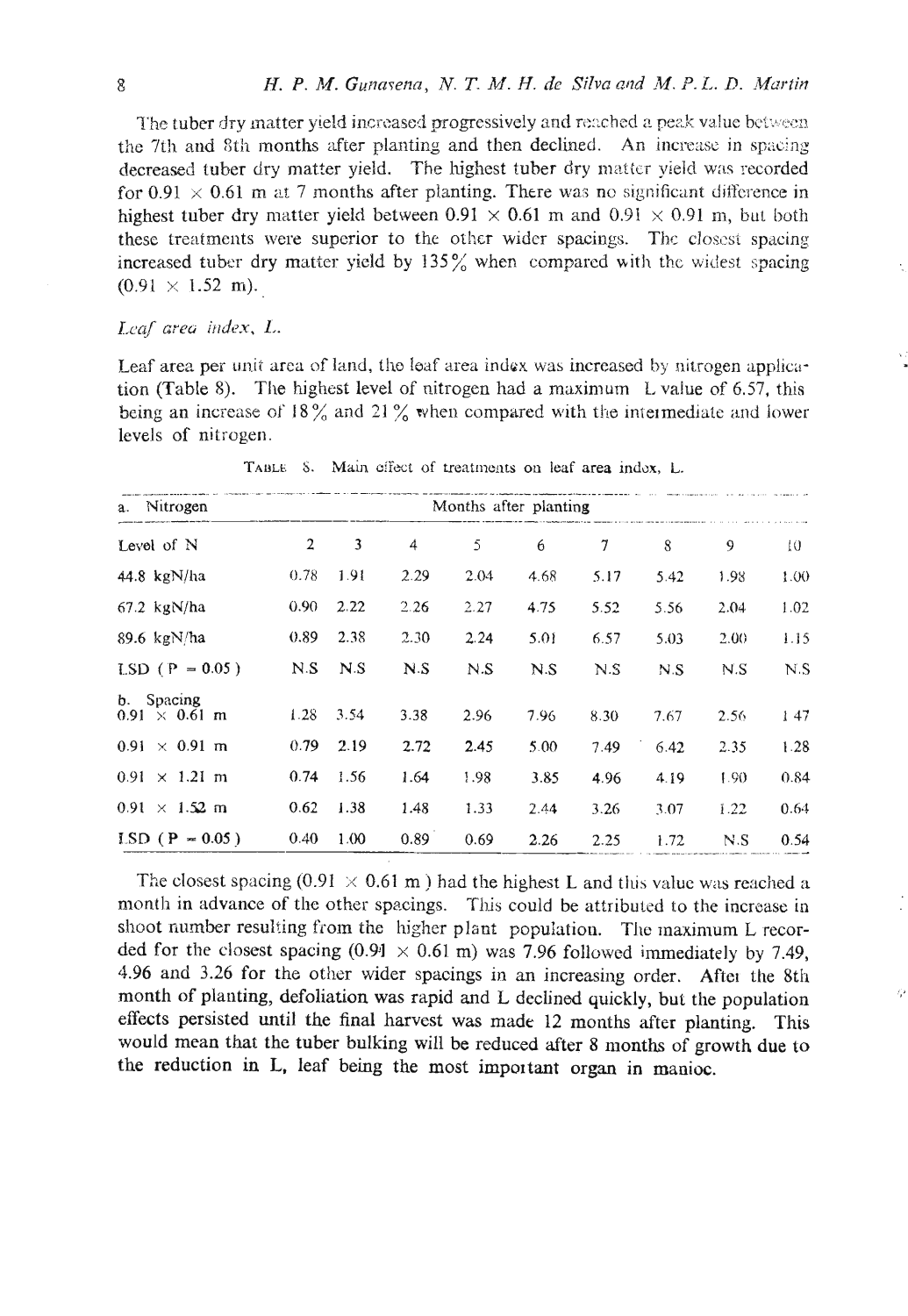# Effect of Spacing and Nitrogen on Growth and Yield of Manioc

Leaf area duration (D), the integral of leaf area index with time was calculated from the first sample harvest taken 2 months after planting to the final sample harvest made 12 months after planting (Table 9). Each increment of nitrogen increased D. The closest spacing (0.91  $\times$  0.61 m) recorded the highest D, followed by a progressive reduction in D as the spacing increased. The total and tuber dry matter yields were linearly correlated with D, and these relationships could'be represented by the equations  $Y = -15743.0 + 93.47$  D (P = 0.01) and  $Y = -12746 + 56.73$  D,  $(P = 0.01)$ , D accounting for 97% and 86% of the variation in total and tuber dry matter yields respectively. Similar relationships between D and total and tuber dry matter yields have been reported for other root crops such as the potato<sup>3</sup> and Coco vams.<sup>1</sup> The results reported supports Watson's<sup>5</sup> contention that leaf area is the chief determinant of crop yield.

| Nitrogen<br>a.               | D. wooks | % increase/decrease with<br>increasing level of<br>nitrogen or spacing |
|------------------------------|----------|------------------------------------------------------------------------|
| 44.8 $kgN/ha$                | 97.52    |                                                                        |
| $67.2 \text{ kgN/ha}$        | 106.28   | 9.6                                                                    |
| 89.6 $kgN/ha$                | 108.00   | 10.7                                                                   |
| b. Spacing                   |          |                                                                        |
| $0.91 \times 0.61$ m         | 146.66   | <b>Marine and</b>                                                      |
| $0.91 \times 0.91$ m         | 118.42   | 19.3                                                                   |
| $0.91 \times 1.21$ m         | 83.48    | 43.1                                                                   |
| $0.91 \times 1.52 \text{ m}$ | 59.24    | 59.6                                                                   |

TABLE 9. Main effect of treatments on leaf area duration. D.

The tubers of a single replicate harvested 8 months after planting were analysed for hydrocyanic acid content. The values ranged between  $0.050\%$  to  $0.053\%$  in fresh peeled tubers which according to Singha and Nair<sup>4</sup> is innocuous.

#### Acknowledgements

Ą

 $\zeta_{\rm c}$ 

Thanks are due to Prof. A. S. B. Rajaguru for HCN analysis, to Mr.V. Abeywardena for statistical advice, to Messrs, W. S. C. Perera and M. Bastian of the Agrostology Division of the Coconut Research Institute of Sri Lanka for assistance with the organization of the field work and to Mr. W. M. T. Wanisekera for the preparation of the A research grant given to the first author by the University of Sri manuscript. Lanka, Peradeniya Campus, for conducting this investigation is gratefully acknowledged.